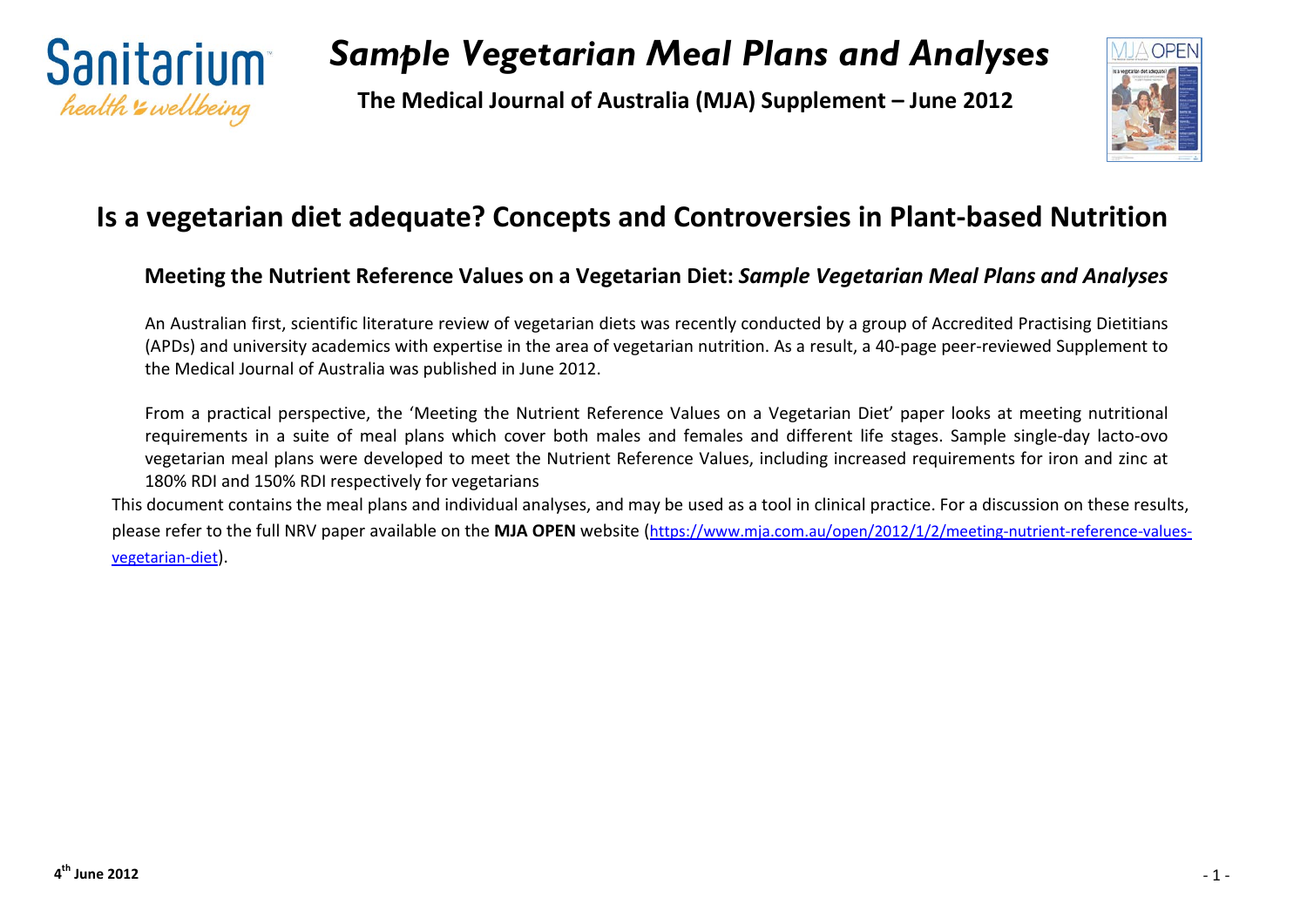

**The Medical Journal of Australia (MJA) Supplement – June 2012**



#### **Abbreviations and Footnotes Associated with Meal Plans and Analyses**

**ALA** = α-linolenic acid. **CHO** = carbohydrate. **LC n-3 PUFA** = long-chain omega-3 polyunsaturated fatty acids. **MUFA** = monounsaturated fatty acids. **NRV** = Nutrient Reference Value. **PAL** = Physical activity level. **PUFA** = polyunsaturated fatty acids. **RDI** = recommended dietary intake. **SFA** = saturated fatty acids. **UL** = upper level of intake.

 $y = years$ .

**\*** NRVs for Australia and New Zealand (RDI and adequate intake).

- **†** Energy value range is applicable to both male and female for the youngest in this NRV age group (males being the higher and females being the lower value). If additional energy is required in an individual diet for an older child, add discretional kJ from foods including avocado, dried fruit, fresh juice, peanut butter and olive oil spread. Nutritional requirements are still met.
- **^** Energy value range is applicable to both male and female in this NRV age group (males being the higher and females being the lower value). If additional energy is required in an individual diet, add discretionary kJ. Nutritional requirements are still met.
- **#** Energy value is applicable to the youngest in this age group. If additional energy is required in an individual diet, add discretionary kJ. Nutritional requirements are still met.
- **‡** The energy in this meal plan meets the requirements for a lower PAL of 1.6 (light activity), associated with an estimated energy requirement of 8900–9200 kJ. If additional energy is required in an individual diet, add discretionary kJ. Nutritional requirements are still met.

**§** Energy range is provided to be applicable to the large age range in this NRV group. If additional energy is required, add discretionary kJ. Nutritional requirements are still met.

- **¶** Acceptable macronutrient distribution range.
- **\*\*** This sample meal plan did not meet the extended RDI for iron (providing 180% of RDI for iron during pregnancy results in a level that is above the UL).

Ref: NHMRC, *Nutrient Reference Values for Australia and New Zealand--Including Recommended Dietary Intakes (*2006). 2006, Australian Government: Canberra. Nutrient Analysis software: FoodWorks Professional, version 5 2007 (Xyris Software, Australia), utilising AusNut 1999 food composition database.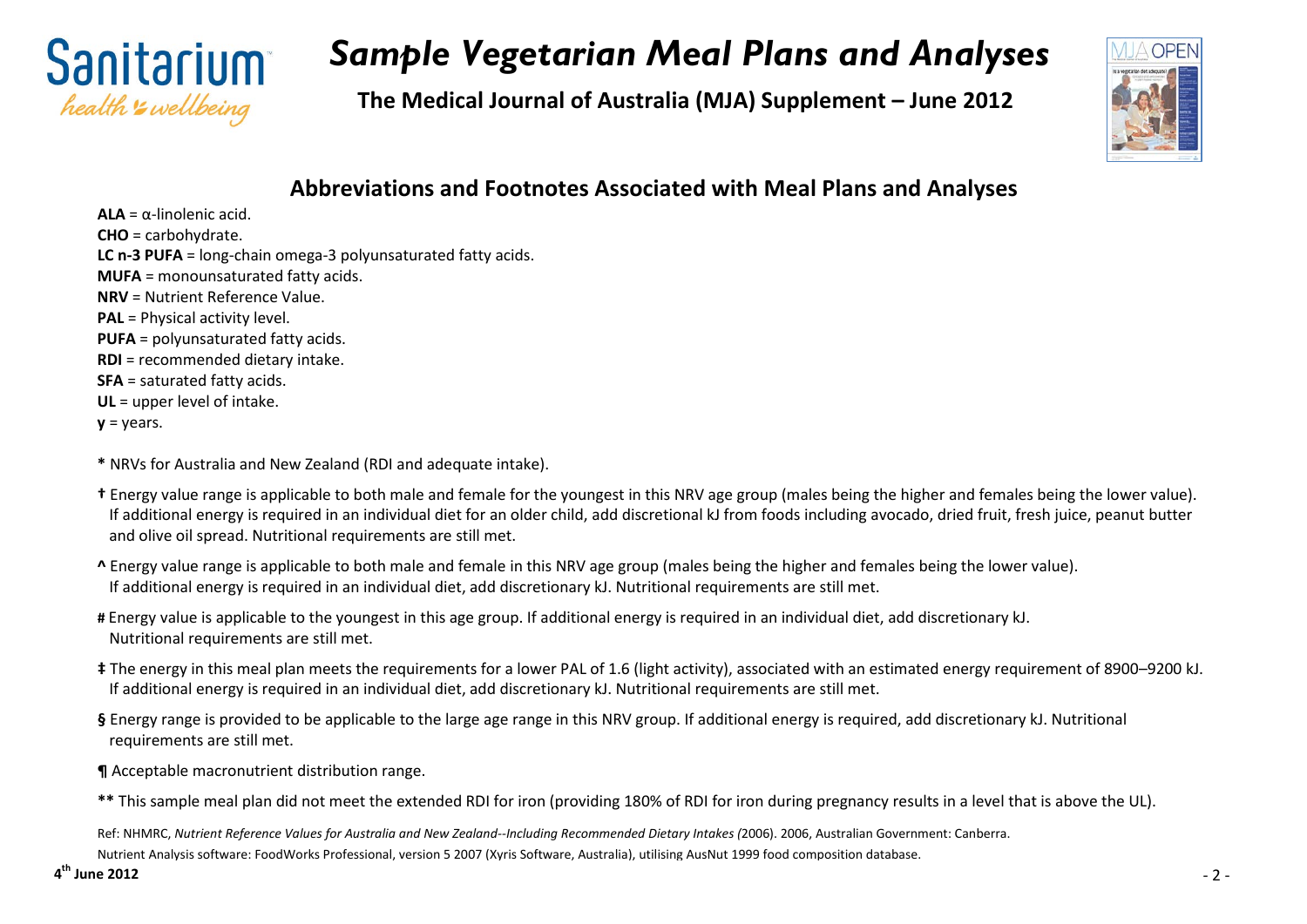

**The Medical Journal of Australia (MJA) Supplement – June 2012**



#### **NRV age group: Children 1-3 1 year-old** (15 month old). PAL 1.6 (light activity) Reference weight 10.3kg (girls), 11.1kg (boys) *Breakfast:* 2 fortified whole-wheat biscuits with ½ cup fortified soy milk, a sprinkle of chia seeds (<5g) and ¼ cup canned peaches (in natural juice, drained). *Snack:* Banana smoothie (made with ½ banana and ½ cup fortified soy milk). *Lunch:* Wholemeal sandwich with <sup>1/2</sup> cup baked beans. *Snack:* 1 slice wholemeal bread (no crust) with tahini. *Dinner:* Tofu & vegetable casserole with ½ cup cooked brown rice (made with 60g tofu). *Add water as desired.*

| <b>Nutrient</b>  |                            | <b>Meal Plan Provides</b> | NRV/Goal                          |
|------------------|----------------------------|---------------------------|-----------------------------------|
| Energy (kJ)      |                            | 3,800                     | $3,500 - 3,800^{\circ}$           |
| Protein          | (g)                        | 41                        | 14                                |
|                  | % total energy             | 18%                       | 15-25% <sup>1</sup>               |
| CHO              | (g)                        | 122                       |                                   |
|                  | % total energy             | 55%                       | 45-65% <sup>1</sup>               |
| Fat              | (g)                        | 22                        |                                   |
|                  | % total energy             | 22%                       | 20-35% <sup>1</sup>               |
| <b>SFA</b>       | (g)                        | $\overline{3}$            |                                   |
|                  | % total energy             | 2%                        | $<$ 10% $^{\rm{\textregistered}}$ |
|                  | % total fat                | 13%                       |                                   |
| <b>PUFA</b>      | (g)                        | 13                        |                                   |
|                  | % total fat                | 59%                       |                                   |
| <b>MUFA</b>      | (g)                        | 6                         |                                   |
|                  | % total fat                | 27%                       |                                   |
| ALA(g)           |                            | 0.7                       | 0.5                               |
|                  | LC n-3 [EPA/DHA/DPA](mg)   |                           | 40                                |
| Fibre (g)        |                            | 25                        | 14                                |
| Iron (mg)        |                            | 16.5                      | 16.2 (180% RDI)                   |
| Zinc (mg)        |                            | 4.8                       | 4.5 (150% RDI)                    |
| Vitamin B12 (µg) |                            | 1.0                       | 0.9                               |
| Calcium (mg)     |                            | 659                       | 500 (UL 2,500)                    |
| Folate $(\mu g)$ |                            | 336                       | 150 (UL 300)                      |
|                  | Vitamin A equivalents (µg) | 442                       | 300 (UL 600)                      |
| Vitamin E (mg)   |                            | 30                        | 5 (UL 70)                         |
| Vitamin D (µg)   |                            | $<$ 1                     | 5                                 |
| Vitamin C (mg)   |                            | 46                        | 35 (No UL)                        |
| Sodium (mg)      |                            | 771                       | 200-400 (UL 1,000)                |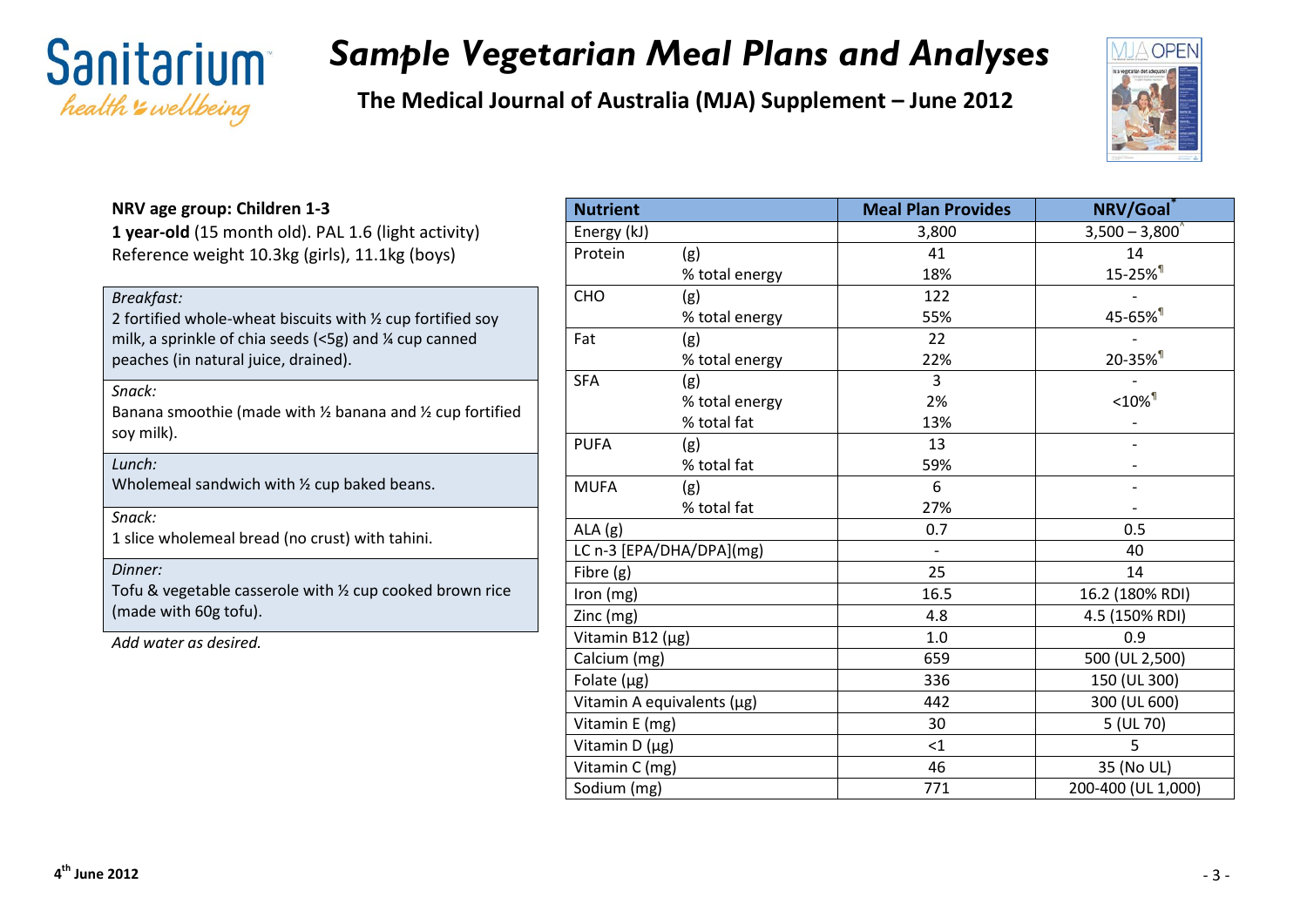

**The Medical Journal of Australia (MJA) Supplement – June 2012**



#### **NRV age group: Children 1-3 2 year-old** PAL 1.6 (light activity) Reference weight 12.7kg (boys) and 12.1kg (girls)

| Breakfast:<br>2 fortified whole-wheat biscuits with $\frac{1}{2}$ cup fortified soy milk, a<br>sprinkle of chia seeds (5g) and ¼ cup canned peaches (in light<br>syrup). |
|--------------------------------------------------------------------------------------------------------------------------------------------------------------------------|
| Snack:<br>Banana smoothie (made with $\frac{1}{2}$ cup fortified soy milk<br>and $\frac{1}{2}$ banana).                                                                  |
| Lunch:<br>Wholemeal sandwich with $\frac{1}{2}$ cup baked beans and avocado.                                                                                             |
| Snack:<br>2 Rye biscuits with tahini and honey.                                                                                                                          |
| Dinner:<br>Lentil, tofu & vegetable casserole with $\frac{1}{2}$ cup cooked brown rice<br>(made with $\frac{1}{2}$ cup cooked lentils, 30g tofu).                        |
| Add water as desired.                                                                                                                                                    |

| <b>Nutrient</b>  |                            | <b>Meal Plan Provides</b> | NRV/Goal                |
|------------------|----------------------------|---------------------------|-------------------------|
| Energy (kJ)      |                            | 4,200                     | $4,200 - 4,400^{\circ}$ |
| Protein          | (g)                        | 45                        | 14                      |
|                  | % total energy             | 18%                       | 15-25% <sup>1</sup>     |
| <b>CHO</b>       | (g)                        | 135                       |                         |
|                  | % total energy             | 54%                       | 45-65% <sup>1</sup>     |
| Fat              | (g)                        | 28                        |                         |
|                  | % total energy             | 24%                       | 20-35% <sup>1</sup>     |
| <b>SFA</b>       | (g)                        | 5                         |                         |
|                  | % total energy             | 4%                        | $< 10\%$ <sup>1</sup>   |
|                  | % total fat                | 18%                       |                         |
| <b>PUFA</b>      | (g)                        | 14                        |                         |
|                  | % total fat                | 50%                       |                         |
| <b>MUFA</b>      | (g)                        | 9                         |                         |
|                  | % total fat                | 32%                       |                         |
| ALA(g)           |                            | 1.4                       | 0.5                     |
|                  | LC n-3 [EPA/DHA/DPA](mg)   |                           | 40                      |
| Fibre (g)        |                            | 30                        | 14                      |
| Iron (mg)        |                            | 17.9                      | 16.2 (180% RDI)         |
| Zinc (mg)        |                            | 4.9                       | 4.5 (150% RDI)          |
| Vitamin B12 (µg) |                            | 1.0                       | 0.9                     |
| Calcium (mg)     |                            | 568                       | 500 (UL 2,500)          |
| Folate $(\mu g)$ |                            | 377                       | 150 (UL 300)            |
|                  | Vitamin A equivalents (µg) | 406                       | 300 (UL 600)            |
| Vitamin E (mg)   |                            | 30                        | 5 (UL 70)               |
| Vitamin D (µg)   |                            | $<$ 1                     | 5                       |
| Vitamin C (mg)   |                            | 39                        | 35 (No UL)              |
| Sodium (mg)      |                            | 727                       | 200-400 (UL 1,000)      |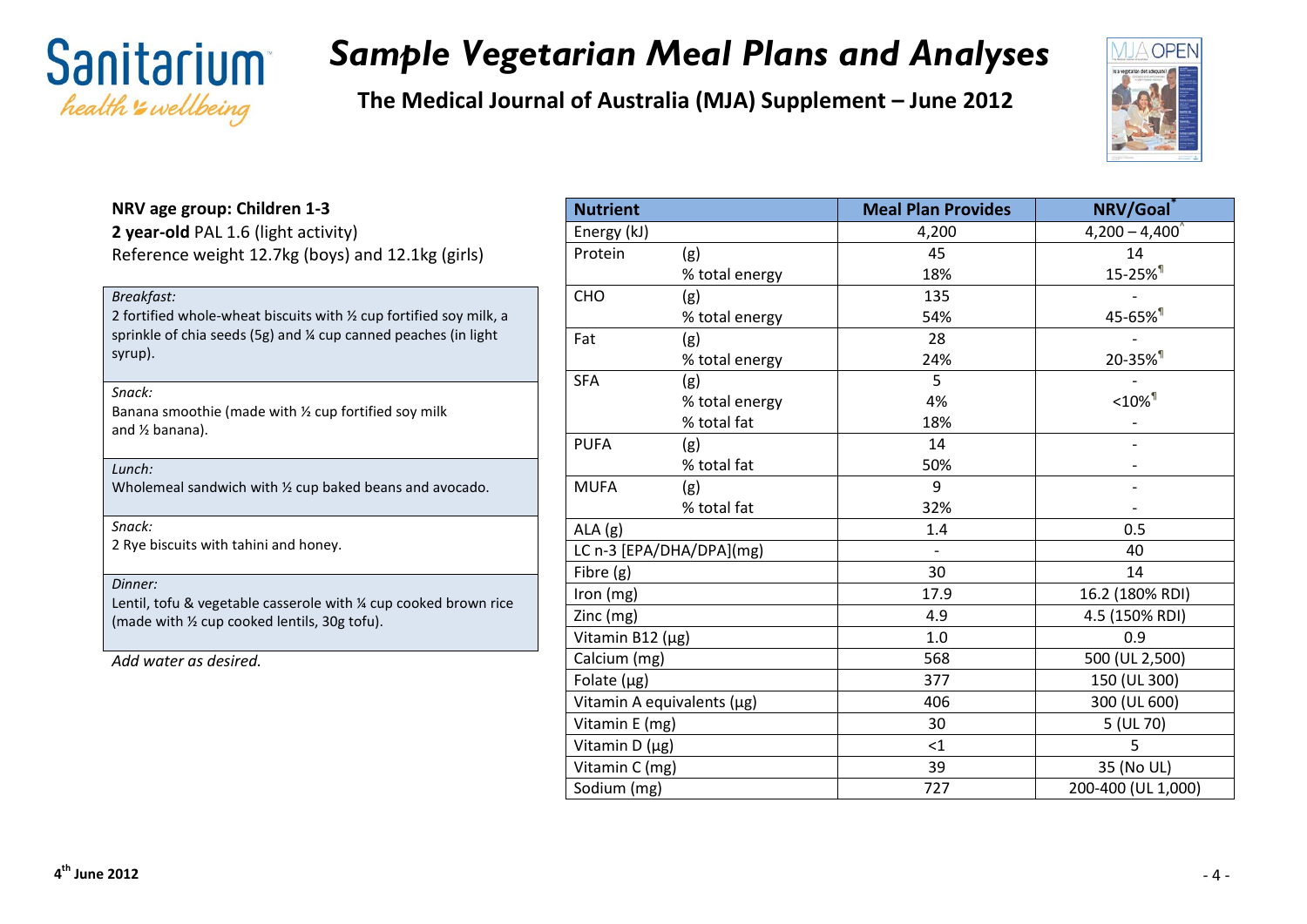

**The Medical Journal of Australia (MJA) Supplement – June 2012**



#### **NRV age group: Children 1-3 3 year-old** PAL 1.6 (light activity) Reference weight 14.3kg (boys) and 13.9kg (girls) Reference height 0.95m (boys) and 0.94m (girls) *Breakfast:* 2 fortified whole-wheat biscuits with ½ cup regular soy milk, and  $\frac{1}{4}$  cup canned peaches (in light syrup)  $\frac{1}{2}$  cup apple juice. *Snack:* Chocolate banana smoothie (made with 1 small banana, 2 tsp fortified malted chocolate powder, ¾ cup regular soy milk). *Lunch:* Egg, tomato & avocado sandwich on iron-fortified wholemeal bread with margarine. *Snack:* Peanut butter on 2 rice cakes. *Dinner:* Lentil, tofu & vegetable casserole (broccoli and sweet potato) with ¼ cup cooked brown rice (made with ¼ cup cooked lentils, 30g tofu). *Snack:* 100g tub of vanilla yoghurt. *Add water as desired.*

| <b>Nutrient</b>  |                            | <b>Meal Plan Provides</b> | NRV/Goal                |
|------------------|----------------------------|---------------------------|-------------------------|
| Energy (kJ)      |                            | 5,400                     | $5,300 - 5,600^{\circ}$ |
| Protein          | (g)                        | 56                        | 14                      |
|                  | % total energy             | 18%                       | 15-25% <sup>1</sup>     |
| CHO              | (g)                        | 159                       |                         |
|                  | % total energy             | 50%                       | 45-65% <sup>1</sup>     |
| Fat              | (g)                        | 44                        |                         |
|                  | % total energy             | 30%                       | 20-35% <sup>1</sup>     |
| <b>SFA</b>       | (g)                        | 10                        |                         |
|                  | % total energy             | 8%                        | $< 10\%$ <sup>1</sup>   |
|                  | % total fat                | 25%                       |                         |
| <b>PUFA</b>      | (g)                        | 15                        |                         |
|                  | % total fat                | 34%                       |                         |
| <b>MUFA</b>      | (g)                        | 15                        |                         |
|                  | % total fat                | 34%                       |                         |
| ALA(g)           |                            | 0.5                       | 0.5                     |
|                  | LC n-3 [EPA/DHA/DPA](mg)   | $\overline{\phantom{a}}$  | 40                      |
| Fibre (g)        |                            | 21                        | 14                      |
| Iron (mg)        |                            | 17.2                      | 16.2 (180% RDI)         |
| Zinc (mg)        |                            | 5.6                       | 4.5 (150% RDI)          |
| Vitamin B12 (µg) |                            | 2.0                       | 0.9                     |
| Calcium (mg)     |                            | 753                       | 500 (UL 2,500)          |
| Folate $(\mu g)$ |                            | 384                       | 150 (UL 300)            |
|                  | Vitamin A equivalents (µg) | 596                       | 300 (UL 600)            |
| Vitamin E (mg)   |                            | 5                         | 5 (UL 70)               |
| Vitamin D (µg)   |                            | $<$ 1                     | 5                       |
| Vitamin C (mg)   |                            | 57                        | 35 (No UL)              |
| Sodium (mg)      |                            | 725                       | 200-400 (UL 1,000)      |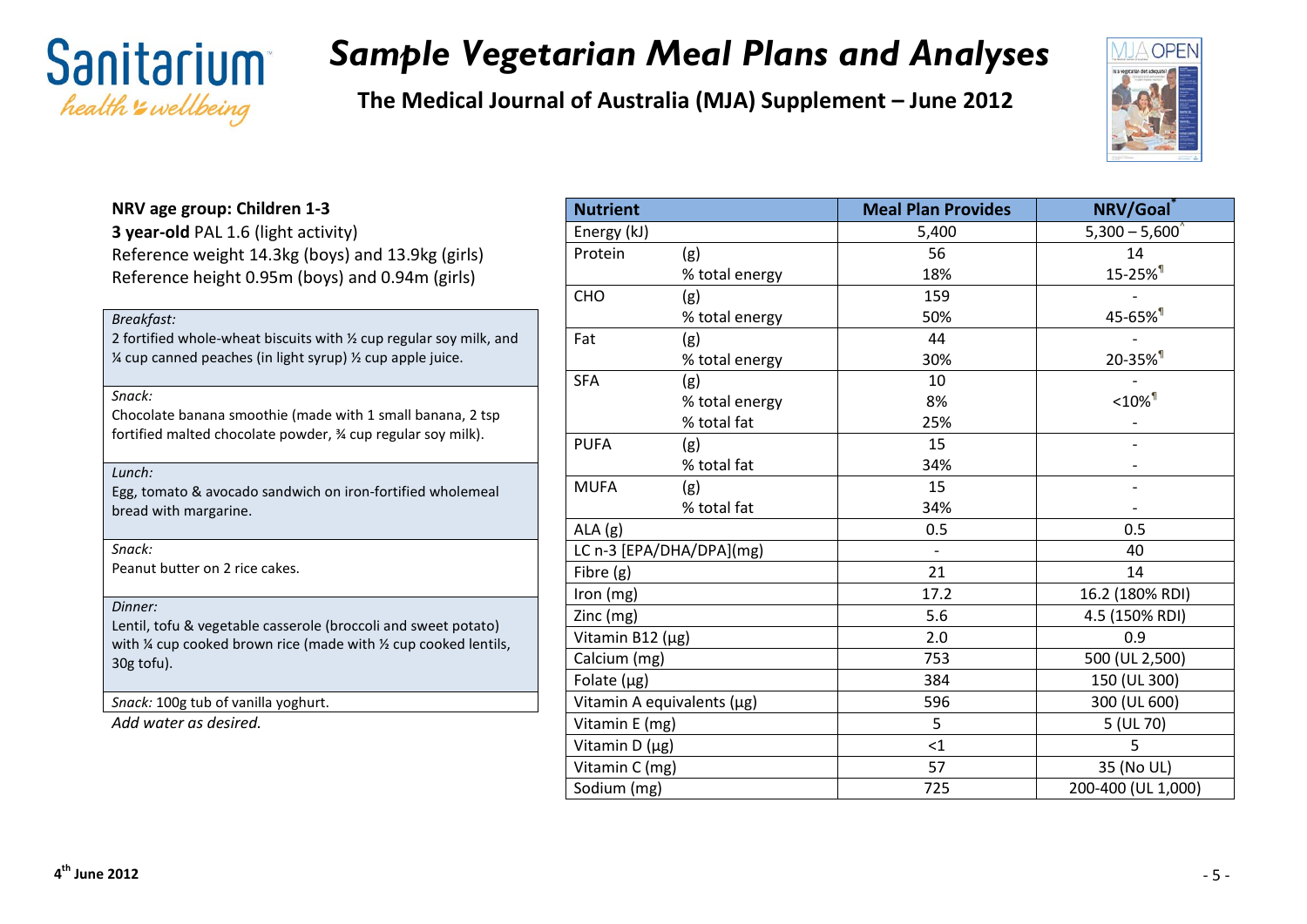



| NRV age group: Children 4-8                                                                             | N <sub>0</sub> |
|---------------------------------------------------------------------------------------------------------|----------------|
| 4 year-old PAL 1.6 (light activity)                                                                     | Er             |
| Reference weight 16.2kg (boys) and 15.8kg (girls)<br>Reference height 1.02m (boys) and 1.01m (girls)    | Pr             |
|                                                                                                         | CH             |
| Breakfast:                                                                                              |                |
| 2 fortified whole-wheat biscuits, 1/2 cup low fat fortified soy milk, a<br>sprinkle of chia seeds (5g). | Fa             |
| 1 iron-fortified wholemeal toast with chopped banana.                                                   | <b>SF</b>      |
| Snack:                                                                                                  |                |
| % cup low fat fortified soy milk and strawberries (2).                                                  | Ρl             |
| Lunch:                                                                                                  | M              |
| Salad sandwich with tahini & tabouli (2 slices wholemeal iron-<br>fortified bread).                     | AL             |
| Snack:                                                                                                  | LC             |
| 2 rye and sesame crispbread, one spread with tahini, one with<br>Marmite.                               | Fil            |
|                                                                                                         | Iro<br>Ziı     |
| Dinner:                                                                                                 | Vi             |
| Honey & soy brown fried rice (with 40g tofu, just under 1 cup                                           | Ca             |
| vegetables and cooked brown rice).                                                                      | Fc             |
| Snack:                                                                                                  | Vi             |
| 100g low fat plain yoghurt.                                                                             | Vi             |
| Add water as desired.                                                                                   | Vi             |

| <b>Nutrient</b>  |                           | <b>Meal Plan Provides</b> | NRV/Goal            |
|------------------|---------------------------|---------------------------|---------------------|
| Energy (kJ)      |                           | 5,800                     | $5,500 - 5,900+$    |
| Protein          | (g)                       | 55                        | 20                  |
|                  | % total energy            | 16%                       | 15-25% <sup>1</sup> |
| CHO              | (g)                       | 186                       |                     |
|                  | % total energy            | 55%                       | 45-65% <sup>1</sup> |
| Fat              | (g)                       | 38                        |                     |
|                  | % total energy            | 24%                       | 20-35% <sup>1</sup> |
| <b>SFA</b>       | (g)                       | 8                         |                     |
|                  | % total energy            | 5%                        | $<$ 10% $1$         |
|                  | % total fat               | 21%                       |                     |
| <b>PUFA</b>      | (g)                       | 17                        |                     |
|                  | % total fat               | 45%                       |                     |
| <b>MUFA</b>      | (g)                       | 13                        |                     |
|                  | % total fat               | 34%                       |                     |
| ALA(g)           |                           | 1.4                       | 0.8                 |
|                  | LC n-3 [EPA/DHA/DPA](mg)  |                           | 55                  |
| Fibre (g)        |                           | 31                        | 18                  |
| Iron (mg)        |                           | 18                        | 18 (180% RDI)       |
| Zinc (mg)        |                           | $\overline{7}$            | 6 (150% RDI)        |
| Vitamin B12 (µg) |                           | 1.5                       | 1.2                 |
| Calcium (mg)     |                           | 824                       | 700 (UL 2,500)      |
| Folate $(\mu g)$ |                           | 463                       | 200 (UL 400)        |
|                  | Vitamin A equivalents(µg) | 429                       | 400 (UL 900)        |
| Vitamin E (mg)   |                           | 40                        | 6 (UL 100)          |
| Vitamin D (µg)   |                           | $<$ 1                     | 5                   |
| Vitamin C (mg)   |                           | 80                        | 35 (No UL)          |
| Sodium (mg)      |                           | 1298                      | 300-600 (UL 1,400)  |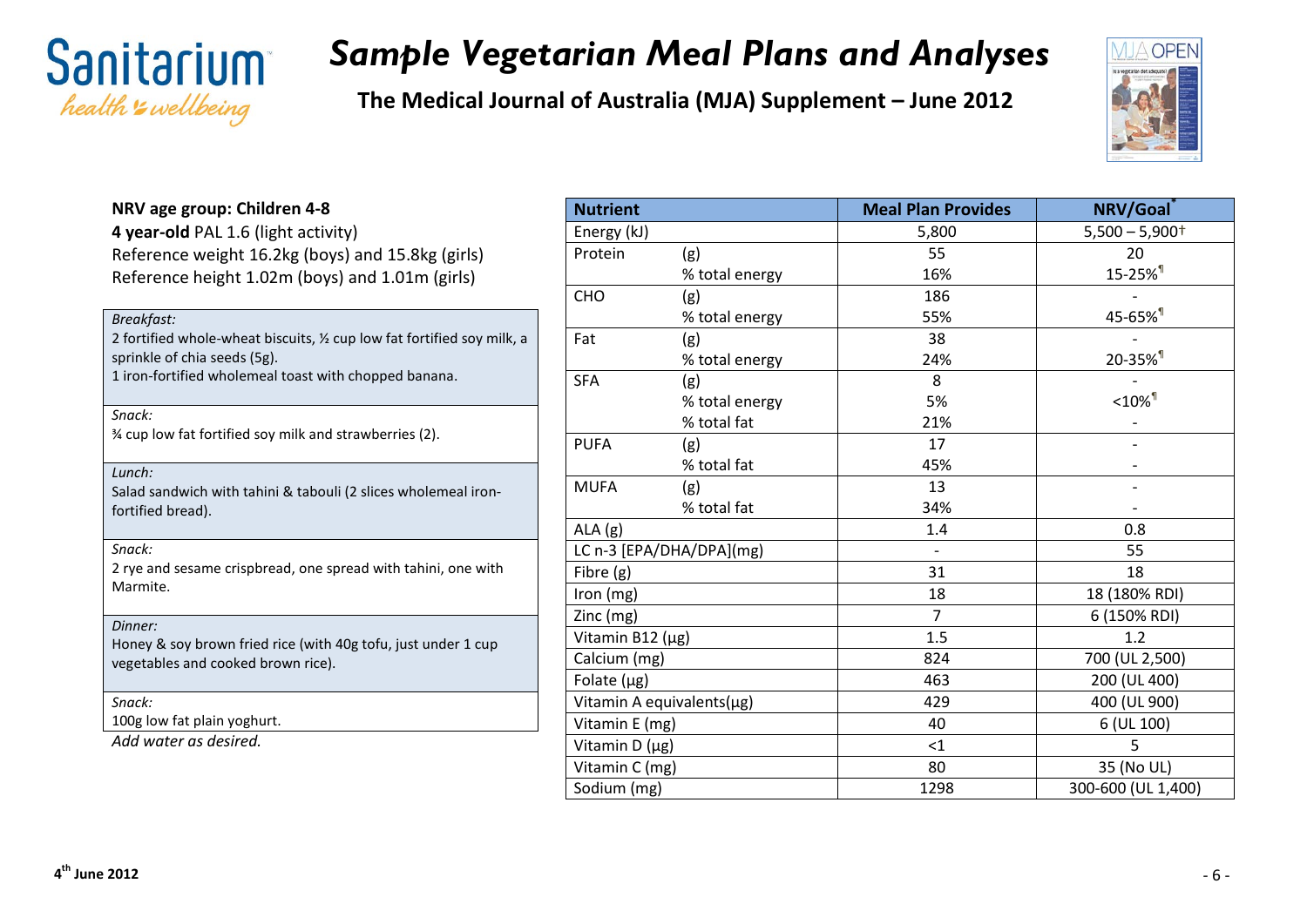



| NRV age group: Children 9-13                                                                         | <b>Nu</b>       |
|------------------------------------------------------------------------------------------------------|-----------------|
| 9 year-old. PAL 1.8 (moderate activity)                                                              | Ene             |
| Reference weight 28.6kg (boys) and 29.0kg (girls)                                                    | Pro             |
| Reference height 1.34m (boys) and 1.33m (girls)                                                      |                 |
|                                                                                                      | CH <sub>(</sub> |
| <b>Breakfast:</b>                                                                                    |                 |
| 2 fortified whole-wheat biscuits with 1/2 cup low fat fortified soy<br>milk & 4 medium strawberries. | Fat             |
| 1 multi-grain toast with margarine.                                                                  |                 |
|                                                                                                      | <b>SFA</b>      |
| Snack:                                                                                               |                 |
| Chocolate and banana smoothie (made with 1 cup low fat                                               | PUI             |
| fortified soy milk, a sprinkle of chia seeds, 1 banana, 2 tsp fortified<br>malted chocolate powder). |                 |
|                                                                                                      | MU              |
| Lunch:                                                                                               |                 |
| 1 mixed-grain sandwich with hard-boiled egg and margarine.                                           | <b>ALA</b>      |
| 10 cashews.                                                                                          | LC <sub>I</sub> |
| 1/2 cup of orange juice.<br>Snack:                                                                   | Fibr            |
| 2 Rice cakes spread with tahini & honey.                                                             | Iror            |
|                                                                                                      | Zino            |
| Dinner:                                                                                              | Vita            |
| Honey & soy brown fried rice (with 1cup cooked brown rice, 30g                                       | Cal             |
| tofu and 1cup vegetables).                                                                           | Fola            |
| Snack:                                                                                               | Vita            |
| 1 slice wholemeal fruit toast with margarine. 1 cup low fat                                          | Vita            |
| fortified soy milk.                                                                                  | Vita<br>Vita    |
| Add water as desired.                                                                                | $C_{\Omega}$    |

| <b>Nutrient</b>  |                            | <b>Meal Plan Provides</b> | NRV/Goal               |
|------------------|----------------------------|---------------------------|------------------------|
| Energy (kJ)      |                            | 8,200                     | 8,200-8,900+           |
| Protein          | (g)                        | 74                        | 40                     |
|                  | % total energy             | 15%                       | 15-25% <sup>1</sup>    |
| CHO              | (g)                        | 268                       |                        |
|                  | % total energy             | 55%                       | 45-65% <sup>1</sup>    |
| Fat              | (g)                        | 60                        |                        |
|                  | % total energy             | 27%                       | 20-35% <sup>1</sup>    |
| <b>SFA</b>       | (g)                        | 12                        |                        |
|                  | % total energy             | 5%                        | $<$ 10% $\mathbb{I}$   |
|                  | % total fat                | 20%                       |                        |
| <b>PUFA</b>      | (g)                        | 19                        |                        |
|                  | % total fat                | 32%                       |                        |
| <b>MUFA</b>      | (g)                        | 29                        |                        |
|                  | % total fat                | 48%                       |                        |
| ALA(g)           |                            | 1.9                       | 1.0                    |
|                  | LC n-3 [EPA/DHA/DPA](mg)   |                           | 70                     |
| Fibre (g)        |                            | 32                        | 24                     |
| Iron (mg)        |                            | 16.8                      | 14.4 (180% RDI)        |
| Zinc (mg)        |                            | 10                        | 9 (150% RDI)           |
| Vitamin B12 (µg) |                            | 3.1                       | 1.8                    |
| Calcium (mg)     |                            | 1,080                     | 1,000-1,300 (UL 2,500) |
| Folate $(\mu g)$ |                            | 470                       | 300 (UL 600)           |
|                  | Vitamin A equivalents (µg) | 773                       | 600(UL 1,700)          |
| Vitamin E (mg)   |                            | 30                        | 9 (UL180)              |
| Vitamin D (µg)   |                            | $2$                       | 5                      |
| Vitamin C (mg)   |                            | 144                       | 40 (No UL)             |
| Sodium (mg)      |                            | 1,689                     | 400-800 (UL 2,000)     |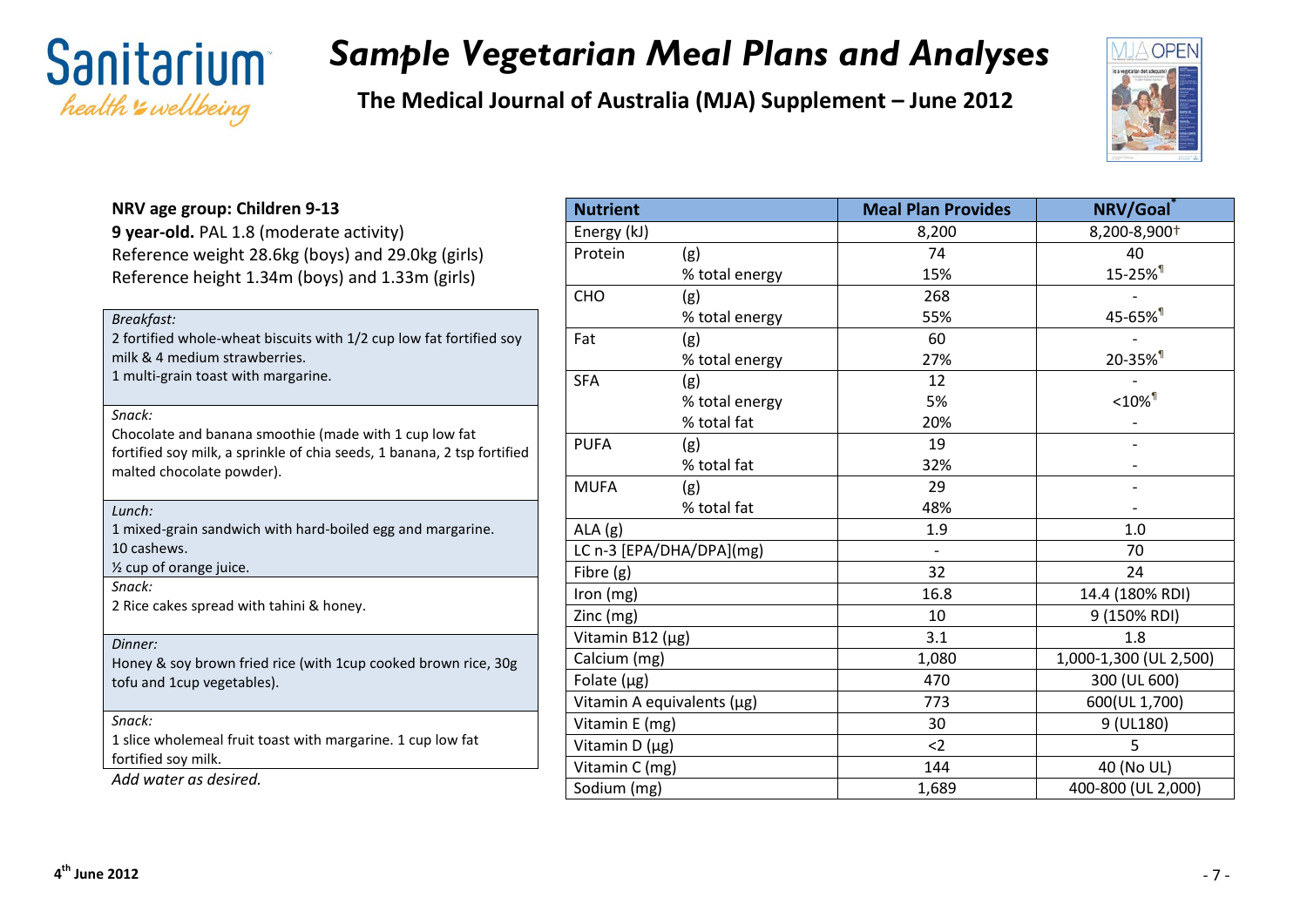



| NRV age group: Boys 14-18                                                                                                  | <b>Nut</b>   |
|----------------------------------------------------------------------------------------------------------------------------|--------------|
| 14 year-old Male PAL 1.8 (moderate activity)                                                                               | Ene          |
| Reference weight 51kg<br>Reference height 1.64m                                                                            | Pro          |
|                                                                                                                            | <b>CHC</b>   |
| Breakfast:                                                                                                                 |              |
| 1/2 cup muesli with 1tbsp wheat germ, a sprinkle of chia and 1tbsp<br>mixed berries and grated apple.                      | Fat          |
| 1cup low fat fortified soy milk.                                                                                           | <b>SFA</b>   |
| 2 slices multi-grain toast with tahina and honey.                                                                          |              |
| Snack:                                                                                                                     | <b>PUF</b>   |
| A chocolate drink (made with 1 cup low fat fortified soy milk,<br>2tbsp fortified malted chocolate powder).                |              |
|                                                                                                                            | MU           |
| Lunch:                                                                                                                     |              |
| 1 mixed grain sandwiches with chickpea felafel ball, hummus,<br>tabouli and sundried tomato.                               | ALA<br>LC r  |
| 1 kiwi fruit.                                                                                                              | Fibr         |
|                                                                                                                            | Iror         |
| Snack:<br>200g tub Low-fat vanilla yoghurt with 3tbsp pumpkin seeds                                                        | Zino         |
|                                                                                                                            | Vita         |
| Dinner:                                                                                                                    | Calo         |
| Tofu (60g), cashew (10 nuts), sesame (1 tbs sesame seeds) and<br>vegetable (broccoli, carrot, capsicum, mushroom, sundried | Fola<br>Vita |
| tomato) stir fry with 1 1/2 cup brown rice.                                                                                | Vita         |
| Snack:                                                                                                                     | Vita         |
| 1/2 banana and soy custard (made with 1 cup low fat fortified soy                                                          | Vita         |
| milk and 1tbsp custard powder).                                                                                            | Sod          |
| Add water as desired.                                                                                                      |              |

| <b>Nutrient</b>                                                   |                          | <b>Meal Plan Provides</b> | NRV/Goal              |
|-------------------------------------------------------------------|--------------------------|---------------------------|-----------------------|
| Energy (kJ)                                                       |                          | 11,600                    | 11,900#               |
| Protein                                                           | (g)                      | 113                       | 65                    |
|                                                                   | % total energy           | 17%                       | 15-25% <sup>1</sup>   |
| CHO                                                               | (g)                      | 349                       |                       |
|                                                                   | % total energy           | 58%                       | 45-65% <sup>1</sup>   |
| Fat                                                               | (g)                      | 91                        |                       |
|                                                                   | % total energy           | 29%                       | 20-35% <sup>1</sup>   |
| <b>SFA</b>                                                        | (g)                      | 18                        |                       |
|                                                                   | % total energy           | 6%                        | $< 10\%$ <sup>1</sup> |
|                                                                   | % total fat              | 20%                       |                       |
| <b>PUFA</b>                                                       | (g)                      | 37                        |                       |
|                                                                   | % total fat              | 41%                       |                       |
| <b>MUFA</b>                                                       | (g)                      | 36                        |                       |
|                                                                   | % total fat              | 40%                       |                       |
| ALA(g)                                                            |                          | 1.2                       | 1.2                   |
|                                                                   | LC n-3 [EPA/DHA/DPA](mg) | $\overline{\phantom{0}}$  | 125                   |
| Fibre (g)                                                         |                          | 58                        | 28                    |
| Iron (mg)                                                         |                          | 31                        | 19.8 (180% RDI)       |
| Zinc (mg)                                                         |                          | 19.5                      | 19.5 (150% RDI)       |
| Vitamin B12 (µg)                                                  |                          | 3.4                       | 2.4                   |
| Calcium (mg)                                                      |                          | 1,756                     | 1,300 (UL 2,500)      |
| Folate $(\mu g)$                                                  |                          | 597                       | 400 (UL 800)          |
| Vitamin A equivalents (µg)                                        |                          | 1,058                     | 900 (UL 2,800)        |
| Vitamin E (mg)<br>Vitamin D (µg)<br>Vitamin C (mg)<br>Sodium (mg) |                          | 20                        | 10 (UL 250)           |
|                                                                   |                          | <1                        | 5                     |
|                                                                   |                          | 195                       | 40 (no UL)            |
|                                                                   |                          | 1,942                     | 460-920 (UL 2,300)    |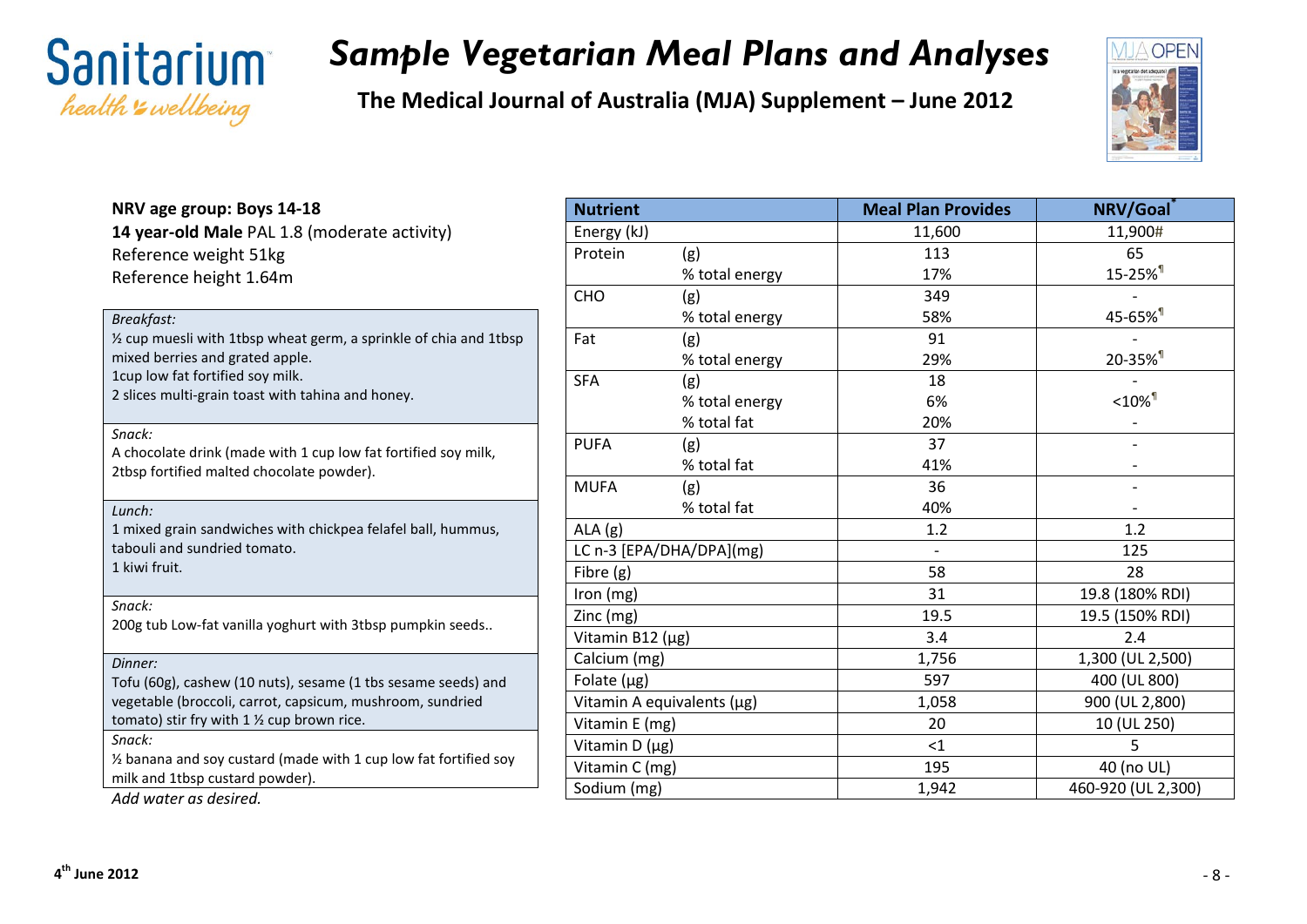

**The Medical Journal of Australia (MJA) Supplement – June 2012**



| NRV age group: Girls 14-18                                                                                                             | <b>Nutrier</b>       |
|----------------------------------------------------------------------------------------------------------------------------------------|----------------------|
| 14 year-old Female PAL 1.8 (moderate activity)                                                                                         | Energy               |
| Reference weight 49.4kg                                                                                                                | Protein              |
| Reference height 1.60m                                                                                                                 |                      |
|                                                                                                                                        | <b>CHO</b>           |
| <b>Breakfast:</b>                                                                                                                      | Fat                  |
| 1 cup cooked, rolled oats with 10 hazelnuts, 6 strawberries and 1<br>cup low fat fortified soy milk.                                   |                      |
| 1 slice mixed grain bread with tahini and honey.                                                                                       | <b>SFA</b>           |
|                                                                                                                                        |                      |
| Snack:                                                                                                                                 |                      |
| 1 Banana and 1 cup low fat fortified soy milk.                                                                                         | <b>PUFA</b>          |
| Lunch:                                                                                                                                 |                      |
| 1 mixed grain sandwich with chickpea felafel ball, hummus,                                                                             | <b>MUFA</b>          |
| tabouli and margarine.                                                                                                                 |                      |
| 1 kiwi fruit                                                                                                                           | ALA(g)               |
| Snack:                                                                                                                                 | LC n-3 [             |
| Dried fruit and seed mix:                                                                                                              | Fibre (g)            |
| (1 tsp pumpkin seeds, 2tsp sunflower seeds, 20g sultanas, 6 dried                                                                      | Iron (mg<br>Zinc (mg |
| apricot-halves).                                                                                                                       | Vitamin              |
| Dinner:                                                                                                                                | Calcium              |
| Tofu and vegetable stir fry with 1 % cup cooked brown rice, 100g                                                                       | Folate (             |
| tofu, sesame seeds.                                                                                                                    | Vitamin              |
|                                                                                                                                        | Vitamin              |
| Snack:                                                                                                                                 | Vitamin              |
| Blueberry smoothie (made with 1/2 cup blueberries, 1 cup low fat<br>fortified soy milk, a sprinkle of chia seeds and 2 scoops soy ice- | Vitamin              |
| cream).                                                                                                                                | Sodium               |
|                                                                                                                                        |                      |

| <b>Nutrient</b>            |                | <b>Meal Plan Provides</b> | NRV/Goal              |
|----------------------------|----------------|---------------------------|-----------------------|
| Energy (kJ)                |                | 10,200                    | 10,300#               |
| Protein                    | (g)            | 97                        | 45                    |
|                            | % total energy | 16%                       | 15-25% <sup>1</sup>   |
| CHO                        | (g)            | 319                       |                       |
|                            | % total energy | 53%                       | 45-65% <sup>1</sup>   |
| Fat                        | (g)            | 76                        |                       |
|                            | % total energy | 27%                       | 20-35% <sup>1</sup>   |
| <b>SFA</b>                 | (g)            | 11                        |                       |
|                            | % total energy | 4%                        | $< 10\%$ <sup>1</sup> |
|                            | % total fat    | 14%                       |                       |
| <b>PUFA</b>                | (g)            | 31                        |                       |
|                            | % total fat    | 41%                       |                       |
| <b>MUFA</b>                | (g)            | 34                        |                       |
|                            | % total fat    | 45%                       |                       |
| ALA(g)                     |                | 1.3                       | 0.8                   |
| LC n-3 [EPA/DHA/DPA](mg)   |                |                           | 85                    |
| Fibre (g)                  |                | 53                        | 22                    |
| Iron (mg)                  |                | 27                        | 27 (180% RDI)         |
| Zinc (mg)                  |                | 12.9                      | 10.5 (150% RDI)       |
| Vitamin B12 (µg)           |                | 3.2                       | 2.4                   |
| Calcium (mg)               |                | 1,575                     | 1,300 (UL 2,500)      |
| Folate $(\mu g)$           |                | 549                       | 400 (UL 800)          |
| Vitamin A equivalents (µg) |                | 1,213                     | 700 (UL 2,800)        |
| Vitamin E (mg)             |                | 40                        | 8 (UL 250)            |
| Vitamin D (µg)             |                | <1                        | 5                     |
| Vitamin C (mg)             |                | 379                       | 40 (no UL)            |
| Sodium (mg)                |                | 1,560                     | 460-920(UL 2,300)     |

*Add water as desired.*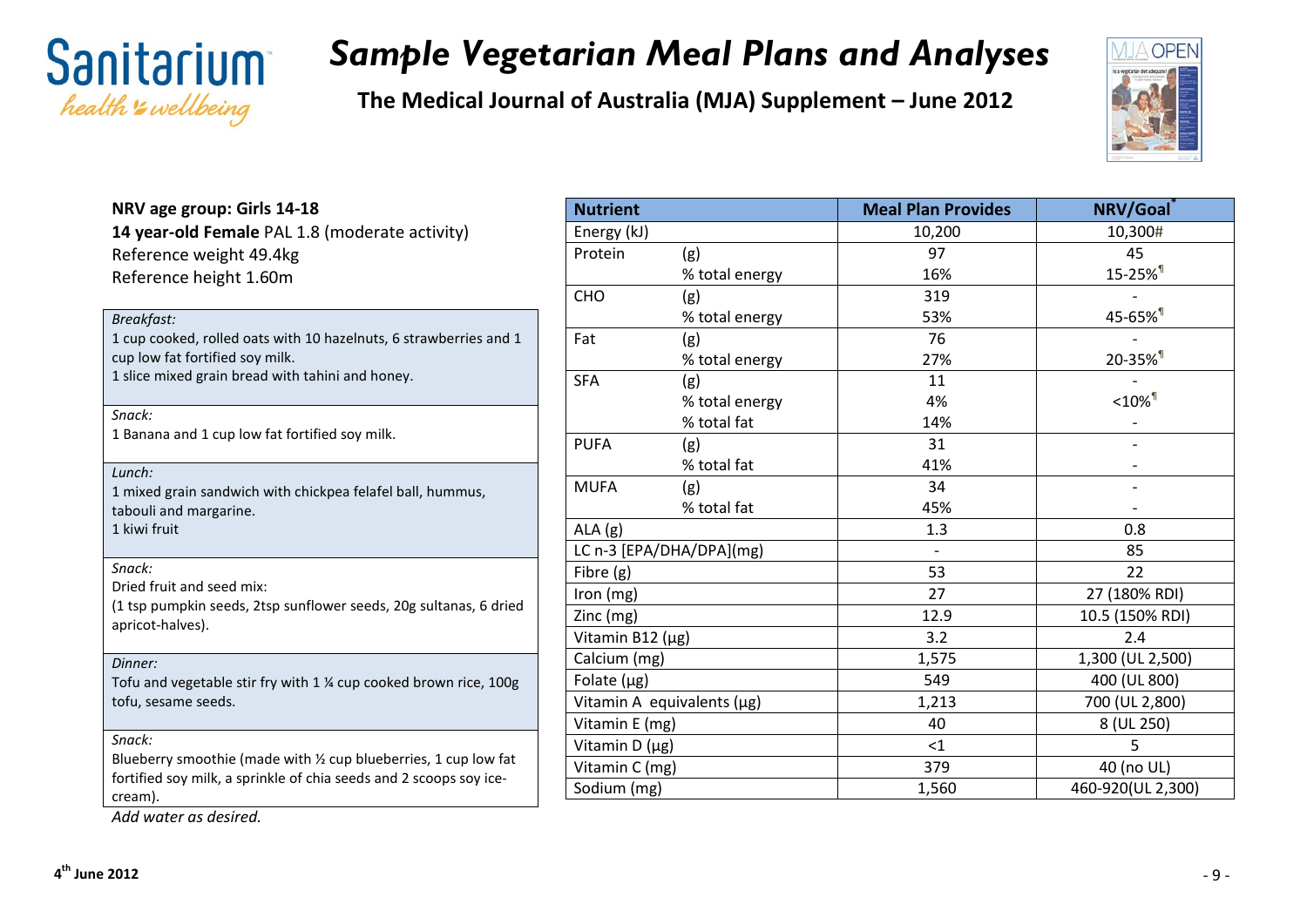

**The Medical Journal of Australia (MJA) Supplement – June 2012**



| NRV age group: Men 19-30 & 31-50                                                                             | <b>Nutrient</b>     |             |
|--------------------------------------------------------------------------------------------------------------|---------------------|-------------|
| (these age groups have the same requirements)                                                                | Energy (kJ)         |             |
| 35 year-old Male PAL 1.8 (moderate activity)<br>Reference weight 67.5kg                                      | Protein             | (g)<br>% to |
| Reference height 1.75m (average height)                                                                      | <b>CHO</b>          | (g)<br>% to |
| <b>Breakfast:</b><br>1 cup muesli with 1/2 cup mixed berries, 1 cup low fat fortified soy                    | Fat                 | (g)<br>% to |
| milk, 1tbsp wheat germ & 20g sunflower seeds.<br>1/2 cup freshly squeezed orange juice.                      | <b>SFA</b>          | (g)<br>% to |
|                                                                                                              |                     | % to        |
| Snack:<br>Dried fruit, nut and seed mix:                                                                     | <b>PUFA</b>         | (g)<br>% to |
| (40g dried apricots, 15g almonds, 30g pumpkin seeds, 3 dried<br>apple rings).                                | <b>MUFA</b>         | (g)<br>% to |
| Lunch:                                                                                                       | ALA(g)              |             |
| Mixed salad including 1/3 cup mixed beans, 1 boiled egg & 2tbsp                                              | LC n-3 [EPA/DHA/DP  |             |
| sundried tomatoes.                                                                                           | Fibre (g)           |             |
| 2 slices multigrain bread with margarine                                                                     | Iron (mg)           |             |
| 1 kiwi fruit.                                                                                                | Zinc (mg)           |             |
| Snack:                                                                                                       | Vitamin B12 (µg)    |             |
| Berry smoothie (made with 1cup low fat fortified soy milk, 100g                                              | Calcium (mg)        |             |
| low fat vanilla yoghurt and 1/2 cup berries).                                                                | Folate $(\mu g)$    |             |
| Dinner:                                                                                                      | Vitamin A equivalen |             |
| Tofu, cashew, sesame and vegetable stir fry (with 1 1/2 cup cooked                                           | Vitamin E (mg)      |             |
| brown rice, and 125g tofu).                                                                                  | Vitamin $D(\mu g)$  |             |
| Snack:                                                                                                       | Vitamin C (mg)      |             |
| Strawberries with low fat soy custard (made with 1 cup low fat<br>soy milk, 1tbsp custard powder, 1 banana). | Sodium (mg)         |             |
| Add water as desired.                                                                                        |                     |             |

| <b>Nutrient</b>  |                            | <b>Meal Plan Provides</b> | NRV/Goal              |
|------------------|----------------------------|---------------------------|-----------------------|
| Energy (kJ)      |                            | 12,700                    | $12,400 - 12,800^9$   |
| Protein          | (g)                        | 121                       | 64                    |
|                  | % total energy             | 16%                       | 15-25% <sup>1</sup>   |
| CHO              | (g)                        | 353                       |                       |
|                  | % total energy             | 47%                       | 45-65% <sup>1</sup>   |
| Fat              | (g)                        | 114                       |                       |
|                  | % total energy             | 33%                       | 20-35% <sup>1</sup>   |
| <b>SFA</b>       | (g)                        | 21                        |                       |
|                  | % total energy             | 6%                        | $< 10\%$ <sup>1</sup> |
|                  | % total fat                | 18%                       |                       |
| <b>PUFA</b>      | (g)                        | 37                        |                       |
|                  | % total fat                | 32%                       |                       |
| <b>MUFA</b>      | (g)                        | 56                        |                       |
|                  | % total fat                | 49%                       |                       |
| ALA (g)          |                            | 1.4                       | 1.3                   |
|                  | LC n-3 [EPA/DHA/DPA](mg)   | $\overline{\phantom{a}}$  | 160                   |
| Fibre (g)        |                            | 64                        | 30                    |
| Iron (mg)        |                            | 40                        | 14.4 (180% RDI)       |
| Zinc (mg)        |                            | 21                        | 21 (150% RDI)         |
| Vitamin B12 (µg) |                            | 3.7                       | 2.4                   |
| Calcium (mg)     |                            | 1,935                     | 1,000 (UL 2,500)      |
| Folate (µg)      |                            | 789                       | 400 (UL1,000)         |
|                  | Vitamin A equivalents (µg) | 1,899                     | 900 (UL 3,000)        |
| Vitamin E (mg)   |                            | 15                        | 10 (UL 300)           |
| Vitamin D (µg)   |                            | $<$ 1                     | 5                     |
| Vitamin C (mg)   |                            | 337                       | 45 (no UL)            |
| Sodium (mg)      |                            | 1,669                     | 460-920(UL 2,300)     |

**4th June 2012** - 10 -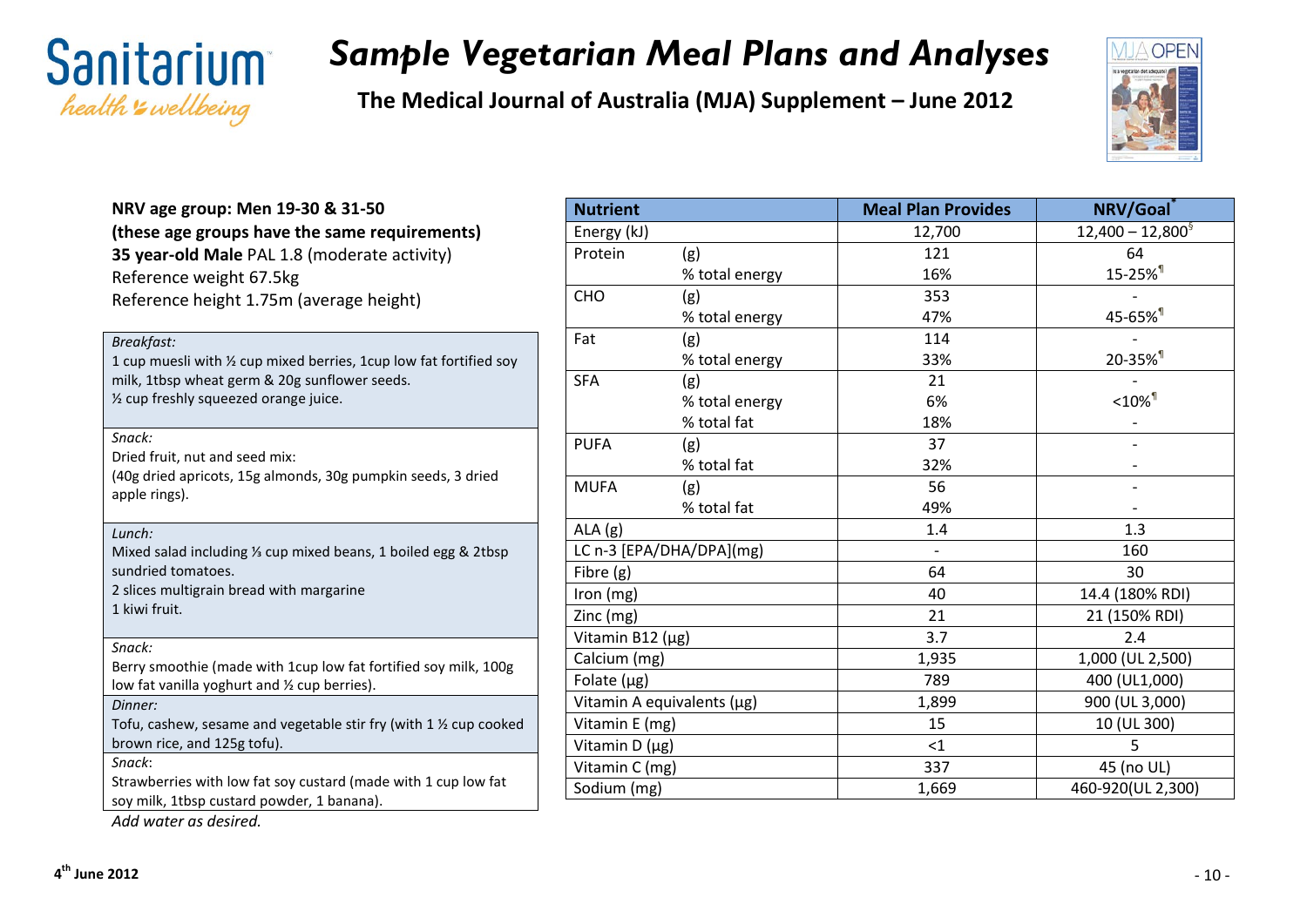



| NRV age group: Women 19-30 & 31-50<br>(these age groups have the same requirements)<br>35 year-old Female PAL 1.8 (moderate activity)<br>Reference weight 60kg<br>Reference height 1.65m (average height)                                                |
|----------------------------------------------------------------------------------------------------------------------------------------------------------------------------------------------------------------------------------------------------------|
| Breakfast:<br>2 fortified whole grain wheat biscuits with 4 strawberries, 10g<br>chia seeds and 1/2 cup low fat fortified soy milk.<br>1 slice multigrain toast with 1 poached egg.                                                                      |
| Snack:<br>30g cashews and 6 dried apricot-halves.<br>Lunch:<br>1 flat wholemeal pita bread with chickpea felafel, hummus, $\frac{1}{2}$ cup<br>tabouli and salad.                                                                                        |
| Snack:<br>Banana and wheat germ smoothie (made with % cup low fat<br>fortified soy milk, 2tsp wheat germ, and 1 banana).<br>Dinner:<br>Stir-fry greens with tofu, served with 1 cup cooked brown rice<br>(100g tofu, asparagus, bok choy and snow peas). |
| Snack:<br>Hot chocolate (made with 1 cup low fat fortified soy milk and 10g<br>fortified malted chocolate powder).<br>Add water as desired.                                                                                                              |

| <b>Nutrient</b>  |                            | <b>Meal Plan Provides</b> | NRV/Goal*             |
|------------------|----------------------------|---------------------------|-----------------------|
| Energy (kJ)      |                            | $8,600^{\ddagger}$        | $10,050 - 10,350^9$   |
| Protein          | (g)                        | 90                        | 46                    |
|                  | % total energy             | 18%                       | 15-25% <sup>1</sup>   |
| CHO              | (g)                        | 262                       |                       |
|                  | % total energy             | 52%                       | 45-65% <sup>1</sup>   |
| Fat              | (g)                        | 64                        |                       |
|                  | % total energy             | 27%                       | 20-35% <sup>1</sup>   |
| <b>SFA</b>       | (g)                        | 12                        |                       |
|                  | % total energy             | 5%                        | $< 10\%$ <sup>1</sup> |
|                  | % total fat                | 19%                       |                       |
| <b>PUFA</b>      | (g)                        | 22                        |                       |
|                  | % total fat                | 34%                       |                       |
| <b>MUFA</b>      | (g)                        | 30                        |                       |
|                  | % total fat                | 47%                       |                       |
| ALA(g)           |                            | 2.8                       | 0.8                   |
|                  | LC n-3 [EPA/DHA/DPA](mg)   | $\overline{a}$            | 90                    |
| Fibre (g)        |                            | 46                        | 25                    |
| Iron (mg)        |                            | 32.6                      | 32.4 (180% RDI)       |
| Zinc (mg)        |                            | 13                        | 12 (150% RDI)         |
| Vitamin B12 (µg) |                            | 3.2                       | 2.4                   |
| Calcium (mg)     |                            | 1,386                     | 1,000 (UL 2,500)      |
| Folate $(\mu g)$ |                            | 517                       | 400 (UL 1,000)        |
|                  | Vitamin A equivalents (µg) | 748                       | 700 (UL 3,000)        |
| Vitamin E (mg)   |                            | 10                        | 7 (UL 300)            |
| Vitamin D (µg)   |                            | <1                        | 5                     |
| Vitamin C (mg)   |                            | 115                       | 45 (no UL)            |
| Sodium (mg)      |                            | 1,738                     | 460-920 (UL 2,300)    |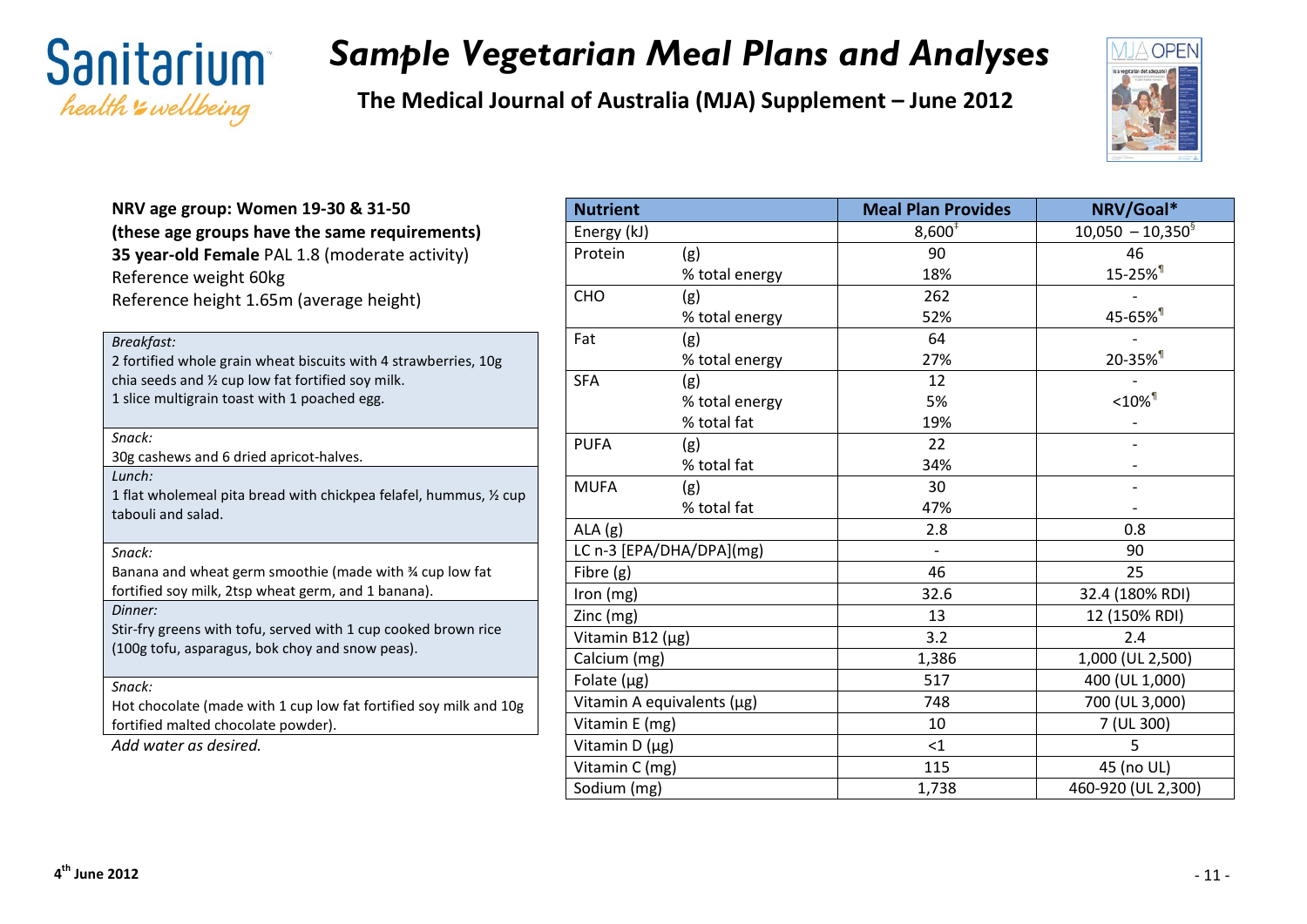

**The Medical Journal of Australia (MJA) Supplement – June 2012**



#### **NRV age group: Adult 50 - 70+ 71 year-old Male** PAL 1.6 (light activity) Reference weight 67.5kg Reference height 1.75m (average height)

| Breakfast:<br>Rolled Oats made with $\frac{1}{2}$ cup dry oats, $\frac{1}{2}$ cup low fat fortified soy<br>milk, 2tbsp wheat germ and 10g chopped walnuts, 30g pumpkin<br>seeds and 1 banana. |
|-----------------------------------------------------------------------------------------------------------------------------------------------------------------------------------------------|
| Snack:                                                                                                                                                                                        |
| 1 apple.                                                                                                                                                                                      |
| Hot chocolate made with 1 cup low fat fortified soy milk, 2tsp                                                                                                                                |
| cocoa powder and 1tsp sugar.                                                                                                                                                                  |
|                                                                                                                                                                                               |
| Lunch:                                                                                                                                                                                        |
| Mixed grain sandwich with 40g cheese, salad, 4 pieces sun-dried                                                                                                                               |
| tomatoes and margarine.                                                                                                                                                                       |
| 1/2 cup orange juice.                                                                                                                                                                         |
| Snack:                                                                                                                                                                                        |
| 3 Rye Biscuits with tahini and honey.                                                                                                                                                         |
| Dinner:                                                                                                                                                                                       |
| Lentil curry with vegetables (pumpkin, peas, beans, canned                                                                                                                                    |
| tomatoes, 1/2 cup lentils) and cashews, served with 1 cup cooked                                                                                                                              |
| brown rice and sprinkled with sesame seeds.                                                                                                                                                   |
| Snack:                                                                                                                                                                                        |
| Hot chocolate (made with 1 cup low fat fortified soy milk, 2tsp                                                                                                                               |
| cocoa powder and 1tsp sugar).                                                                                                                                                                 |
| 10g walnuts.                                                                                                                                                                                  |
| Add water as desired.                                                                                                                                                                         |

| <b>Nutrient</b>  |                            | <b>Meal Plan Provides</b> | NRV/Goal             |
|------------------|----------------------------|---------------------------|----------------------|
| Energy (kJ)      |                            | 9,700                     | $9,200 - 10,100^9$   |
| Protein          | (g)                        | 101                       | 81                   |
|                  | % total energy             | 18%                       | 15-25% <sup>1</sup>  |
| CHO              | (g)                        | 277                       |                      |
|                  | % total energy             | 48%                       | 45-65% <sup>1</sup>  |
| Fat              | (g)                        | 80                        |                      |
|                  | % total energy             | 30%                       | 20-35% <sup>1</sup>  |
| <b>SFA</b>       | (g)                        | 14                        |                      |
|                  | % total energy             | 5%                        | $<$ 10% $\mathbb{I}$ |
|                  | % total fat                | 18%                       |                      |
| <b>PUFA</b>      | (g)                        | 34                        |                      |
|                  | % total fat                | 43%                       |                      |
| <b>MUFA</b>      | (g)                        | 32                        |                      |
|                  | % total fat                | 40%                       |                      |
| ALA(g)           |                            | 1.3                       | 1.3                  |
|                  | LC n-3 [EPA/DHA/DPA](mg)   |                           | 160                  |
| Fibre (g)        |                            | 48                        | 30                   |
| Iron (mg)        |                            | 24.8                      | 14.4 (180% RDI)      |
| Zinc (mg)        |                            | 21.3                      | 21 (150% RDI)        |
| Vitamin B12 (µg) |                            | 2.9                       | 2.4                  |
| Calcium (mg)     |                            | 1,489                     | 1,300 (UL 2,500)     |
| Folate $(\mu g)$ |                            | 494                       | 400 (UL1,000)        |
|                  | Vitamin A equivalents (µg) | 928                       | 900 (UL 3,000)       |
| Vitamin E (mg)   |                            | 65                        | 10 (UL 300)          |
| Vitamin D (µg)   |                            | $2$                       | 15                   |
| Vitamin C (mg)   |                            | 106                       | 45 (no UL)           |
| Sodium (mg)      |                            | 1,786                     | 460-920 (UL 2,300)   |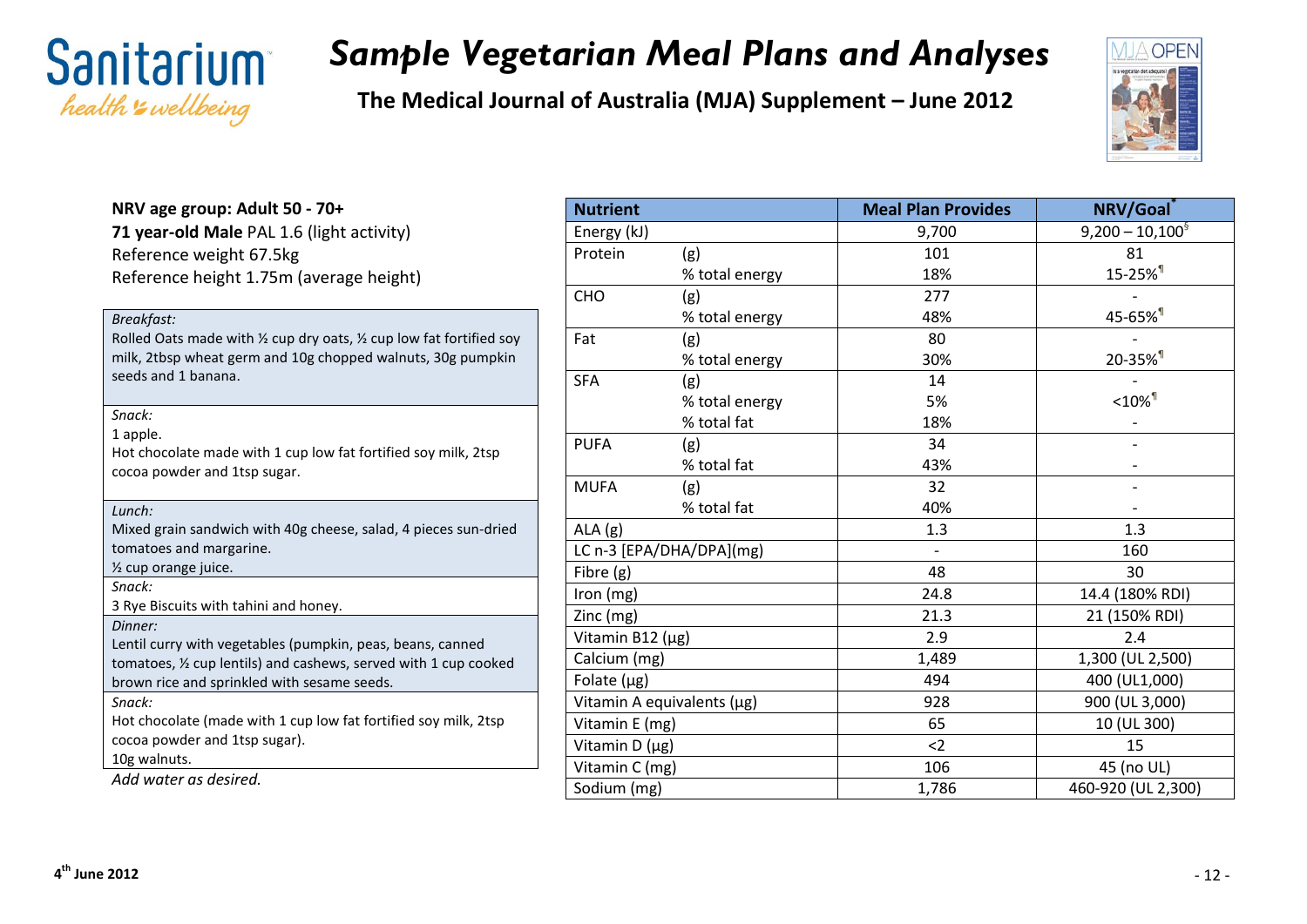

**The Medical Journal of Australia (MJA) Supplement – June 2012**



#### **NRV age group: Adult 50 - 70+ 71 year-old Female** PAL 1.6 (light activity) Reference weight 60kg Reference Height 1.65m (average height)

| Breakfast:                                                          |
|---------------------------------------------------------------------|
| 2 fortified whole grain wheat biscuits with 1 cup low fat fortified |
| soy milk, % cup sliced strawberries, a sprinkle of chia seeds.      |
| 1 slice wholemeal bread with peanut butter and honey.               |
|                                                                     |

| snac<br>к |
|-----------|
|-----------|

1 Banana.

150g tub low fat, fruit yoghurt.

#### *Lunch:*

Wholemeal sandwich with egg, lettuce and mayonnaise. ½ cup blackcurrant juice.

2 crispbread with 40g low fat cheddar cheese and tomato. *Dinner:* Tofu curry with vegetables (made with 100g tofu, broccoli, capsicum, carrot and mushrooms, sprinkled with sesame seeds) served with 1 cup cooked brown rice. *Snack:* 125ml custard with  $\frac{1}{2}$  cup tinned peaches.

*Add water as desired.*

| <b>Nutrient</b>  |                            | <b>Meal Plan Provides</b> | NRV/Goal              |
|------------------|----------------------------|---------------------------|-----------------------|
| Energy (kJ)      |                            | 8,400                     | $8,050 - 8,500^9$     |
| Protein          | (g)                        | 98                        | 57                    |
|                  | % total energy             | 20%                       | 15-25% <sup>1</sup>   |
| CHO              | (g)                        | 254                       |                       |
|                  | % total energy             | 51%                       | 45-65% <sup>1</sup>   |
| Fat              | (g)                        | 61                        |                       |
|                  | % total energy             | 27%                       | 20-35% <sup>1</sup>   |
| <b>SFA</b>       | (g)                        | 18                        |                       |
|                  | % total energy             | 8%                        | $< 10\%$ <sup>1</sup> |
|                  | % total fat                | 30%                       |                       |
| <b>PUFA</b>      | (g)                        | 20                        |                       |
|                  | % total fat                | 33%                       |                       |
| <b>MUFA</b>      | (g)                        | 23                        |                       |
|                  | % total fat                | 38%                       |                       |
| ALA(g)           |                            | 3.3                       | 0.8                   |
|                  | LC n-3 [EPA/DHA/DPA](mg)   |                           | 90                    |
| Fibre (g)        |                            | 34                        | 25                    |
| Iron (mg)        |                            | 23.4                      | 14.4 (180% RDI)       |
| Zinc (mg)        |                            | 12                        | 12 (150% RDI)         |
| Vitamin B12 (µg) |                            | 3.6                       | 2.4                   |
| Calcium (mg)     |                            | 1,737                     | 1,300 (UL 2,500)      |
| Folate $(\mu g)$ |                            | 484                       | 400 (UL1,000)         |
|                  | Vitamin A equivalents (µg) | 1,136                     | 700 (UL 3,000)        |
| Vitamin E (mg)   |                            | 10                        | 7 (UL 300)            |
| Vitamin D (µg)   |                            | $2$                       | 15                    |
| Vitamin C (mg)   |                            | 423                       | 45 (no UL)            |
| Sodium (mg)      |                            | 1,721                     | 460-920 (UL 2,300)    |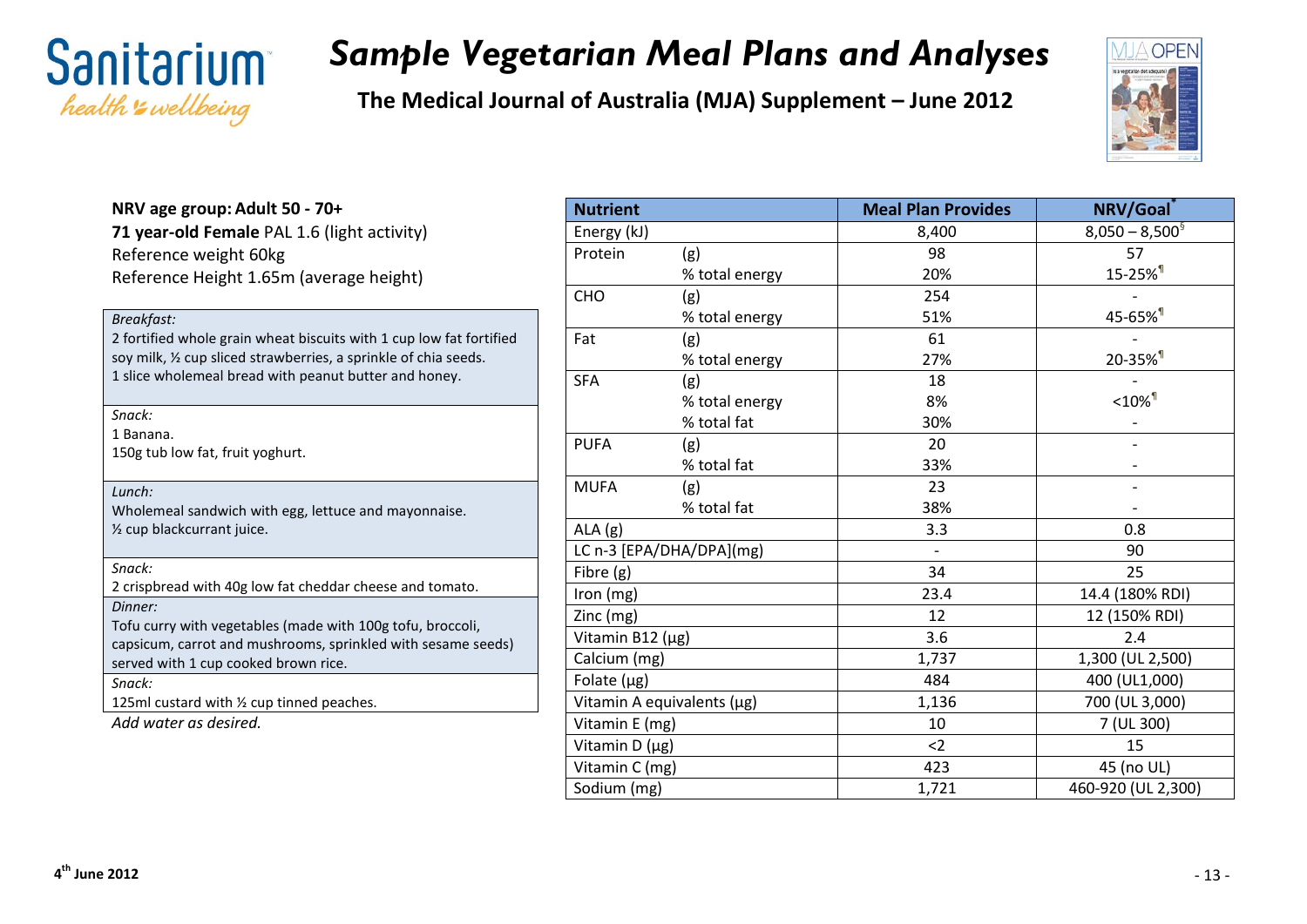

**The Medical Journal of Australia (MJA) Supplement – June 2012**



#### **NRV age group: Pregnancy 25 year-old Pregnant Female** PAL 1.6 (light activity) Reference height 1.65m (average height) Energy requirements: + 1.4MJ for pregnancy *Breakfast:* 2 fortified whole grain wheat biscuits with ½ cup low fat fortified soy milk with 1 banana and a sprinkle of chia seeds (7g) 1 slice iron-fortified toast with marmite and margarine. ½ cup freshly squeezed orange juice. *Snack:* 25g cashews and 5 halves dried apricot. *Lunch:* 2 slices iron-fortified toast topped with baked beans and 20g low fat melted cheese. Hot chocolate (made with 1 cup low fat fortified soy milk and 2 tsp fortified malted chocolate powder). *Snack:* 35g almonds, 1 kiwifruit. *Dinner:* Tofu (100g), chickpea (1/2 cup) and vegetable (spinach, broccoli and carrot) curry with 1 cup cooked brown rice. *Snack:* 200g tub Low fat fruit yogurt and 25g pumpkin seeds. *Add water as desired.*

| <b>Nutrient</b>  |                            | <b>Pregnant (2<sup>nd</sup> Trimester)</b> |                                   |  |
|------------------|----------------------------|--------------------------------------------|-----------------------------------|--|
|                  |                            | <b>Meal Plan Provides</b>                  | NRV/Goal*                         |  |
| Energy (kJ)      |                            | 10,600                                     | $10,300 - 10,600^9$               |  |
| Protein          | (g)                        | 120                                        | 60                                |  |
|                  | % total energy             | 19%                                        | 15-25% <sup>1</sup>               |  |
| CHO              | (g)                        | 284                                        |                                   |  |
|                  | % total energy             | 46%                                        | 45-65% <sup>1</sup>               |  |
| Fat              | (g)                        | 91                                         |                                   |  |
|                  | % total energy             | 32%                                        | 20-35% <sup>1</sup>               |  |
| <b>SFA</b>       | (g)                        | 17                                         |                                   |  |
|                  | % total energy             | 6%                                         | $<$ 10% $^{\rm{\textregistered}}$ |  |
|                  | % total fat                | 19%                                        |                                   |  |
| <b>PUFA</b>      | (g)                        | 26                                         |                                   |  |
|                  | % total fat                | 29%                                        |                                   |  |
| <b>MUFA</b>      | (g)                        | 48                                         |                                   |  |
|                  | % total fat                | 53%                                        |                                   |  |
| ALA(g)           |                            | 2.1                                        | 1.0                               |  |
|                  | LC n-3 [EPA/DHA/DPA](mg)   |                                            | 115                               |  |
| Fibre (g)        |                            | 53                                         | 28                                |  |
| Iron (mg)        |                            | $36.\overline{6}^*$                        | 48.6 (180% RDI)                   |  |
| Zinc (mg)        |                            | 16.5                                       | 16.5 (150% RDI)                   |  |
| Vitamin B12 (µg) |                            | 3.2                                        | 2.6                               |  |
| Calcium (mg)     |                            | 2,083                                      | 1,000 (UL 2,500)                  |  |
| Folate $(\mu g)$ |                            | 716                                        | 600 (UL 1,000)                    |  |
|                  | Vitamin A equivalents (µg) | 992                                        | 800 (UL 2,800-3,000)              |  |
| Vitamin E (mg)   |                            | 25                                         | 7 (UL 300)                        |  |
| Vitamin D (µg)   |                            | $2$                                        | 5                                 |  |
| Vitamin C (mg)   |                            | 175                                        | 60 (no UL)                        |  |
| Sodium (mg)      |                            | 1,908                                      | 460-920 (UL 2,300)                |  |